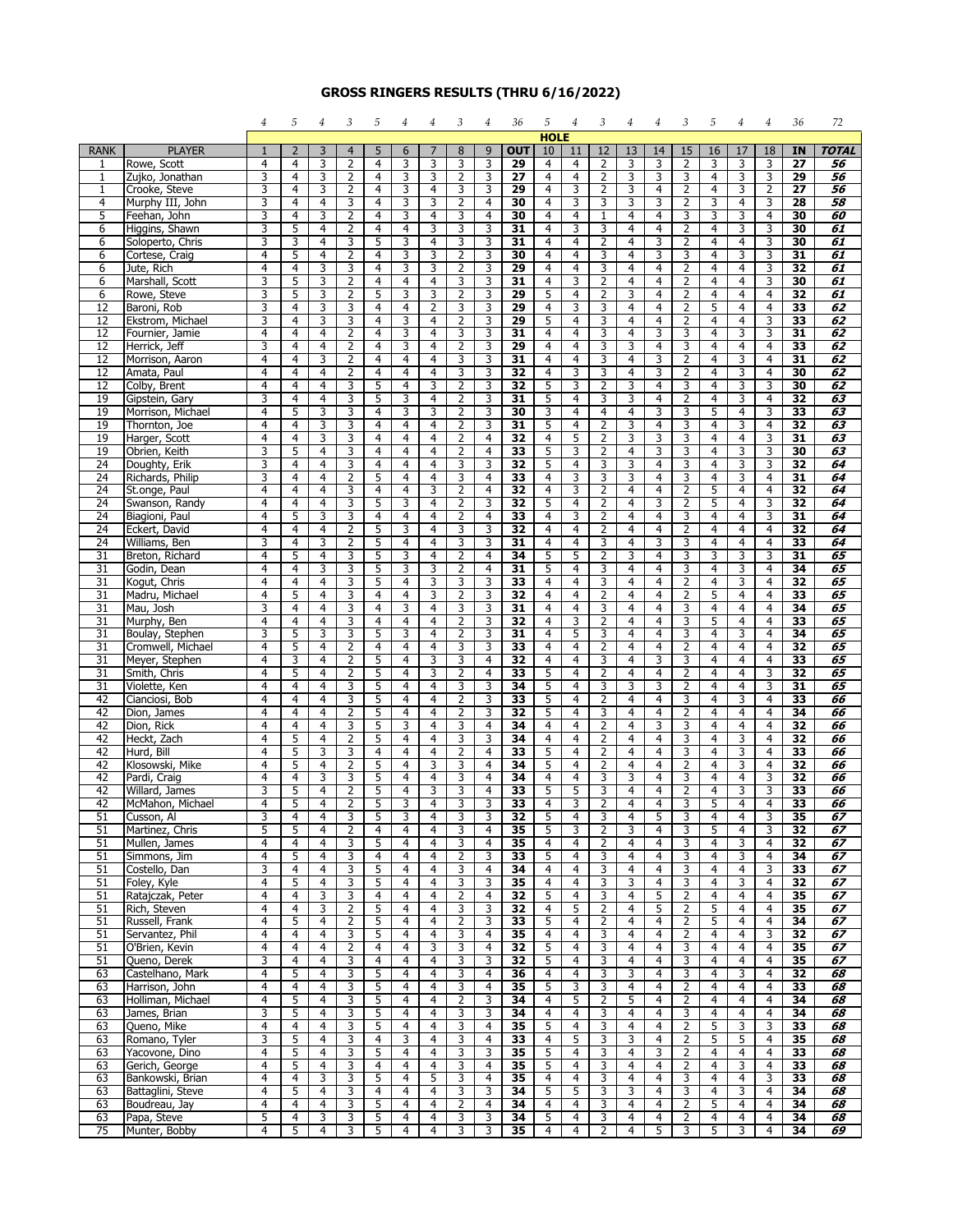| 75               | Schapp, Michael                | $\overline{4}$ | $\overline{4}$      | 5                   | 2              | 4              | $\overline{4}$ | 3                   | 3              | 4              | 33              | 5              | 4              | 3              | 4                   | 5              | 3              | 5              | $\overline{4}$ | 3              | 36              | 69              |
|------------------|--------------------------------|----------------|---------------------|---------------------|----------------|----------------|----------------|---------------------|----------------|----------------|-----------------|----------------|----------------|----------------|---------------------|----------------|----------------|----------------|----------------|----------------|-----------------|-----------------|
| 75               | Krodel, Mark                   | $\overline{4}$ | 5                   | 3                   | 3              | 5              | 4              | 4                   | 2              | 3              | 33              | 5              | 4              | 3              | 3                   | 4              | 3              | 5              | 5              | 4              | 36              | 69              |
| 75               | Aronne, Joseph                 | $\overline{4}$ | 5                   | $\overline{4}$      | $\overline{2}$ | 4              | $\overline{4}$ | 4                   | 3              | 4              | 34              | 5              | $\overline{4}$ | $\overline{2}$ | 4                   | 4              | 3              | 5              | $\overline{4}$ | $\overline{4}$ | $\overline{35}$ | 69              |
|                  |                                |                |                     |                     |                |                |                |                     |                |                |                 |                |                |                |                     |                |                |                |                |                |                 |                 |
| 75               | Shaw, George                   | 4              | 5                   | 4                   | 3              | 6              | 3              | 3                   | $\overline{2}$ | 4              | 34              | 5              | 4              | 3              | 4                   | 4              | 3              | 5              | 4              | 3              | 35              | 69              |
| 75               | Oppenheimer, Corey             | 4              | 5                   | 4                   | 3              | 5              | 3              | 4                   | 3              | 3              | 34              | 5              | 4              | 3              | 4                   | 4              | 3              | 4              | 4              | 4              | 35              | 69              |
| 81               | Hicks, Gunnar                  | $\overline{4}$ | 5                   | 3                   | 2              | 5              | 4              | 3                   | 3              | 4              | 33              | $\overline{4}$ | 4              | 3              | 4                   | 5              | $\overline{4}$ | 5              | 4              | 4              | 37              | 70              |
| 81               | Johnson, Nicholas              | 4              | 4                   | 4                   | 3              | 5              | 5              | 5                   | 3              | 3              | 36              | 5              | 4              | 2              | 4                   | 4              | 3              | 4              | 4              | 4              | 34              | 70              |
| 81               | Jurgelas, Chris                | $\overline{4}$ | 5                   | 4                   | 3              | 5              | $\overline{4}$ | 5                   | 3              | 4              | $\overline{37}$ | 5              | 5              | $\overline{2}$ | 4                   | 4              | $\overline{2}$ | 5              | 2              | 4              | 33              | 70              |
| 81               | Keise, Mark                    | 4              | 4                   | 4                   | 4              | 5              | 4              | 4                   | $\overline{2}$ | 4              | 35              | 5              | 3              | 3              | 4                   | 5              | 3              | 5              | 3              | 4              | 35              | 70              |
| 81               | Klosek, Alex                   | $\overline{4}$ | 5                   | $\overline{4}$      | 3              | 4              | 4              | 4                   | 2              | 3              | 33              | 5              | 4              | 3              | 5                   | 5              | 3              | 5              | 3              | 4              | 37              | 70              |
|                  |                                | $\overline{4}$ | 6                   |                     |                | 5              | $\overline{4}$ | 4                   |                | 3              | 35              | 5              |                | 3              | $\overline{4}$      | 4              |                | 5              |                | 4              | 35              | 70              |
| 81               | Mendes, Brian                  |                |                     | 3                   | $\overline{2}$ |                |                |                     | 4              |                |                 |                | 4              |                |                     |                | $\overline{2}$ |                | 4              |                |                 |                 |
| 81               | Migneault, Steven              | $\overline{4}$ | 5                   | 4                   | 3              | 5              | 4              | 4                   | 2              | 3              | 34              | 5              | 4              | 3              | 4                   | 4              | 3              | 5              | 4              | 4              | 36              | 70              |
| 81               | Oppenheimer, Matt              | 5              | 4                   | 4                   | $\overline{4}$ | $\overline{4}$ | $\overline{4}$ | 4                   | 3              | 3              | $\overline{35}$ | $\overline{4}$ | $\overline{4}$ | $\overline{4}$ | 4                   | 4              | 3              | $\overline{4}$ | $\overline{4}$ | $\overline{4}$ | 35              | 70              |
| 81               | Porcello, Stephen              | 4              | 5                   | 4                   | 3              | 5              | 4              | 4                   | $\overline{4}$ | 4              | 37              | 5              | 4              | 2              | 4                   | 4              | 3              | 4              | 3              | 4              | 33              | 70              |
| 81               | Scott, Mike                    | 4              | 5                   | 4                   | 3              | 5              | 5              | 4                   | 2              | 3              | 35              | 5              | 4              | 3              | 4                   | 4              | 2              | 5              | 4              | 4              | 35              | 70              |
| 81               | Shabarekh, Josh                | $\overline{4}$ | 4                   | 4                   | $\overline{2}$ | 5              | 4              | 5                   | 3              | 3              | 34              | 5              | 4              | 3              | 4                   | 4              | 3              | 5              | 4              | 4              | 36              | 70              |
| 81               | Trull, Steve                   | 4              | 5                   | 4                   | $\overline{2}$ | 5              | 3              | 5                   | 3              | 3              | 34              | 4              | 4              | 3              | 4                   | 5              | 3              | 5              | 4              | 4              | 36              | 70              |
|                  |                                | $\overline{4}$ | $\overline{4}$      | $\overline{4}$      | $\overline{3}$ |                |                |                     |                |                | 34              | 5              | $\overline{4}$ | 3              |                     |                | 3              | 5              |                | $\overline{4}$ |                 | 70              |
| 81               | Wargo, Joe                     |                |                     |                     |                | 5              | $\overline{4}$ | 4                   | $\overline{2}$ | 4              |                 |                |                |                | 4                   | 4              |                |                | $\overline{4}$ |                | 36              |                 |
| 81               | Cardin, Mike                   | 4              | 4                   | 4                   | 3              | 5              | 4              | 4                   | $\overline{2}$ | 4              | 34              | 5              | 4              | 3              | 5                   | 4              | 3              | 4              | 4              | 4              | $\overline{36}$ | 70              |
| 81               | Carr, Craig                    | $\overline{4}$ | 5                   | 5                   | 3              | 5              | 4              | 3                   | 3              | 4              | 36              | 5              | 3              | 3              | 4                   | $\overline{4}$ | 3              | 5              | 3              | 4              | 34              | 70              |
| 81               | Blessing, Gregory              | 5              | 5                   | $\overline{4}$      | 3              | 5              | 4              | 4                   | $\overline{2}$ | 3              | 35              | $\overline{4}$ | 3              | $\overline{4}$ | 4                   | 4              | 3              | 5              | 4              | 4              | 35              | 70              |
| 97               | Baker, John                    | $\overline{4}$ | 5                   | 4                   | $\overline{2}$ | 5              | 4              | 4                   | 3              | 4              | $\overline{35}$ | 5              | 5              | 3              | 4                   | 4              | 3              | 4              | 4              | 4              | 36              | 71              |
| 97               | Evans, Lyle                    | $\overline{4}$ | 5                   | 4                   | 3              | 5              | $\overline{4}$ | 3                   | 3              | 4              | $\overline{35}$ | 5              | 5              | 3              | 3                   | 5              | $\overline{2}$ | 5              | $\overline{4}$ | $\overline{4}$ | 36              | $\overline{71}$ |
| 97               | Fagan, Kevin                   | 4              | 5                   | 4                   | 3              | 5              | 3              | 4                   | 4              | 4              | 36              | $\overline{4}$ | 4              | 3              | 5                   | 4              | $\overline{2}$ | 4              | 5              | 4              | 35              | 71              |
|                  |                                |                |                     |                     |                |                |                |                     |                |                |                 |                |                |                |                     |                |                |                |                |                |                 |                 |
| 97               | Ferrante, Chris                | 4              | 5                   | 5                   | 2              | 5              | $\overline{4}$ | 4                   | 3              | 4              | 36              | 5              | 5              | 3              | 4                   | 3              | 3              | 4              | 4              | 4              | 35              | 71              |
| 97               | Lachance, Nate                 | $\overline{4}$ | 5                   | 4                   | 4              | $\overline{4}$ | 4              | 4                   | 3              | 3              | 35              | 5              | 3              | $\overline{4}$ | 4                   | 5              | 3              | $\overline{4}$ | 4              | 4              | 36              | 71              |
| 97               | Brower, David                  | 5              | 5                   | 4                   | 3              | 5              | $\overline{4}$ | 3                   | 3              | 4              | $\overline{36}$ | 4              | 5              | 2              | 4                   | 5              | 2              | 5              | 4              | 4              | 35              | 71              |
| 103              | Blanchard, Bill                | 5              | 5                   | 4                   | $\overline{3}$ | 5              | $\overline{4}$ | 4                   | 3              | 3              | 36              | 4              | $\overline{4}$ | 3              | 4                   | 5              | $\overline{3}$ | 5              | $\overline{4}$ | $\overline{4}$ | 36              | $\overline{72}$ |
| 103              | Chmielewski, Todd              | 5              | 4                   | 3                   | 3              | 5              | 4              | 4                   | $\overline{2}$ | $\overline{2}$ | 32              | 5              | $\overline{6}$ | 5              | 4                   | 4              | $\overline{2}$ | 5              | 4              | 5              | 40              | 72              |
| 103              | Cullinan, Stephen              | 4              | 5                   | 4                   | 2              | 6              | 4              | 4                   | $\overline{2}$ | 3              | 34              | 4              | 4              | 3              | 4                   | 5              | 3              | 5              | 5              | 5              | 38              | 72              |
| 103              | Cyr, Rick                      | 5              | 4                   | 4                   | 2              | 5              | $\overline{4}$ | 4                   | 3              | 4              | 35              | $\overline{4}$ | 4              | 3              | 5                   | 5              | 3              | 5              | 4              | 4              | 37              | 72              |
| 103              |                                |                |                     | 3                   |                | 5              | 3              |                     |                |                |                 | 5              |                |                | 5                   |                | 3              | 5              |                |                |                 | 72              |
|                  | Octigan, Barry                 | 4              | 6                   |                     | $\overline{2}$ |                |                | 4                   | 3              | 4              | 34              |                | 4              | 3              |                     | 5              |                |                | 4              | 4              | 38              |                 |
| 103              | Tereso, Nelson                 | 5              | 4                   | 4                   | 3              | 5              | 5              | 4                   | 3              | 3              | 36              | 4              | $\overline{4}$ | 3              | 4                   | 4              | $\overline{4}$ | 5              | $\overline{4}$ | $\overline{4}$ | 36              | $\overline{72}$ |
| 103              | Willett, Anthony               | 5              | 5                   | 3                   | 3              | 5              | 4              | 4                   | 3              | 4              | 36              | $\overline{4}$ | 4              | 3              | 4                   | 5              | 3              | 5              | 4              | 4              | 36              | 72              |
| 103              | Willey, Chris                  | $\overline{4}$ | 5                   | 4                   | 3              | 5              | 4              | 4                   | 3              | 3              | 35              | 5              | 4              | 3              | 4                   | 5              | 3              | 5              | 4              | 4              | 37              | 72              |
| 103              | Boulay, Dan                    | 5              | 5                   | $\overline{4}$      | 3              | 6              | 4              | 5                   | 3              | 5              | 40              | 5              | 4              | $\overline{2}$ | 3                   | $\overline{4}$ | 3              | 3              | 5              | 3              | 32              | 72              |
| 103              | LaFlamme, Kurt                 | $\overline{4}$ | 5                   | 4                   | 3              | 4              | 4              | 4                   | 3              | 4              | 35              | 5              | 3              | 3              | 4                   | 6              | 3              | 5              | 4              | 4              | $\overline{37}$ | 72              |
| 113              | Bassett, Jason                 | $\overline{4}$ | 4                   | 4                   | $\overline{3}$ | 5              | $\overline{4}$ | 4                   | $\overline{4}$ | 4              | 36              | 5              | 4              | $\overline{4}$ | 4                   | 5              | 3              | 5              | $\overline{4}$ | 3              | $\overline{37}$ | 73              |
|                  |                                |                |                     |                     |                |                |                |                     |                |                |                 |                |                |                |                     |                |                |                |                |                |                 |                 |
| 113              | Brown, Dennis                  | 5              | 5                   | 4                   | 3              | 5              | 4              | 5                   | 3              | 3              | 37              | 5              | 4              | 3              | 4                   | 4              | 3              | 5              | 4              | 4              | 36              | 73              |
| 113              | Degrandi, Tony                 | 4              | 4                   | 3                   | 4              | 5              | 4              | 5                   | 3              | 4              | 36              | 6              | 5              | 3              | 3                   | 5              | 3              | 4              | 4              | 4              | $\overline{37}$ | $\overline{73}$ |
| 113              | Dipaolo, Richard               | 5              | 5                   | 4                   | 3              | 5              | 4              | 5                   | 3              | 4              | 38              | 6              | 5              | 3              | 4                   | 5              | $\overline{2}$ | 3              | 3              | 4              | 35              | 73              |
| 113              | Johnson, Keith                 | 5              | 5                   | 4                   | $\overline{2}$ | 5              | 4              | 4                   | 3              | 3              | 35              | 6              | 4              | 3              | 4                   | 5              | 3              | 5              | 4              | 4              | 38              | 73              |
| 113              | Melesko, David                 | $\overline{4}$ | $\overline{4}$      | $\overline{4}$      | 4              | 5              | $\overline{4}$ | 4                   | 3              | 4              | 36              | 5              | 5              | 3              | $\overline{4}$      | 4              | 3              | 5              | $\overline{4}$ | 4              | $\overline{37}$ | 73              |
| 113              | Mitchell, Michael              | 3              | 6                   | 4                   | 3              | 6              | 4              | 5                   | 3              | 3              | 37              | 5              | 4              | 3              | 4                   | 4              | 3              | 5              | 4              | 4              | 36              | 73              |
| 113              | Salisbury, Mike                | $\overline{4}$ | 5                   | 4                   | 4              | 5              | 4              | 4                   | 3              | 3              | 36              | 5              | 5              | 3              | 4                   | 5              | $\overline{2}$ | 6              | 3              | 4              | 37              | 73              |
|                  |                                | $\overline{4}$ | 5                   | $\overline{4}$      |                | 5              | $\overline{4}$ | 4                   |                |                | 38              | 5              |                |                |                     | 4              |                |                |                | 4              | 36              | 74              |
| 121              | Aron, Ron                      |                |                     |                     | 3              |                |                |                     | 4              | 5              |                 |                | 4              | 3              | 5                   |                | 3              | 4              | 4              |                |                 |                 |
| 121              | Hilliard, Stephen              | 5              | 5                   | 3                   | 4              | 5              | 4              | 4                   | 3              | 4              | 37              | 5              | 4              | 3              | 4                   | 5              | $\overline{2}$ | 5              | 5              | 4              | 37              | 74              |
| 121              | Kyle, Paul                     | $\overline{4}$ | 5                   | $\overline{4}$      | 3              | 5              | $\overline{4}$ | 5                   | $\overline{4}$ | 5              | 39              | 5              | 5              | $\overline{2}$ | 3                   | 4              | 3              | 5              | $\overline{4}$ | $\overline{4}$ | 35              | 74              |
| 121              | Raffia, Ryan                   | 4              | 4                   | 4                   | $\overline{4}$ | 5              | 4              | 4                   | 3              | 4              | 36              | 5              | 5              | 3              | $\overline{4}$      | 5              | 3              | 5              | 4              | $\overline{4}$ | 38              | $\overline{74}$ |
| 121              | Valentino, Daniel              | 5              | 5                   | 4                   | 2              | 6              | $\overline{4}$ | 4                   | 3              | 4              | $\overline{37}$ | 5              | 4              | 3              | 5                   | 5              | 3              | 5              | 3              | 4              | $\overline{37}$ | 74              |
| 121              | Willett, David                 | $\overline{4}$ | 5                   | 5                   | 4              | 5              | 3              | 5                   | 3              | 3              | 37              | 5              | 5              | 3              | 5                   | 5              | 3              | $\overline{4}$ | 3              | 4              | 37              | 74              |
| 121              | Moyer, Jeffrey                 | 4              | 5                   | 4                   | 3              | 5              | 4              | 5                   | 3              | 4              | $\overline{37}$ | 6              | 4              | 3              | 4                   | 4              | 3              | 5              | 4              | 4              | 37              | 74              |
|                  |                                | 5              |                     | $\overline{4}$      | $\overline{2}$ | 5              | 5              | 5                   | 3              |                | 39              |                | $\overline{4}$ | $\overline{2}$ |                     | 5              | $\overline{2}$ | 5              | $\overline{4}$ |                | $\overline{35}$ | $\overline{74}$ |
| 121              | Rivers, John                   |                | 6                   |                     |                |                |                |                     |                | 4              |                 | 5              |                |                | 4                   |                |                |                |                | 4              |                 |                 |
| 121              | Tierinni, Matt                 | 4              | 4                   | 4                   | 3              | 5              | 5              | 4                   | 3              | 4              | 36              | 5              | 4              | 3              | 4                   | 5              | 3              | 5              | 4              | 5              | 38              | 74              |
| 121              | Laramee, William               | 5              | 5                   | 4                   | 3              | 7              | 4              | 4                   | 3              | 4              | 39              | 5              | 4              | $\overline{2}$ | 4                   | 4              | 3              | 5              | 5              | 3              | 35              | 74              |
| 131              | O'Meara, Jim                   | 5              | 5                   | 4                   | 3              | 5              | 4              | 4                   | 3              | 4              | 37              | 6              | 5              | $\overline{2}$ | 4                   | 5              | 3              | 5              | 4              | 4              | 38              | 75              |
| 131              | Shannon, Matt                  | 5              | 5                   | 4                   | 3              | 5              | 4              | 5                   | 3              | 3              | 37              | 5              | 5              | 3              | 5                   | 5              | 2              | 5              | 4              | 4              | 38              | 75              |
| 131              | Stewart, Nicholas              | $\overline{4}$ | 5                   | 4                   | 3              | 4              | 5              | 5                   | 3              | 4              | 37              | 5              | 4              | 3              | 5                   | 4              | 3              | 6              | 4              | 4              | 38              | 75              |
| 131              | Whitton, David                 | 4              | 6                   | 4                   | 3              | 6              | 5              | 4                   | 3              | 4              | 39              | 5              | 5              | $\overline{4}$ | 4                   | 4              | 2              | 4              | 4              | 4              | 36              | 75              |
|                  |                                | 3              | 5                   | 4                   | 3              | 6              | 5              | 4                   |                | 4              | 37              | 5              | 4              | 3              |                     | 6              | $\overline{2}$ | 6              | 4              |                |                 | 75              |
| 131              | Macca, Chris                   |                |                     |                     |                |                |                |                     | 3              |                |                 |                |                |                | 4                   |                |                |                |                | 4              | 38              |                 |
| 136              | Gorman, Mike                   | 5              | 5                   | 4                   | 2              | 5              | 4              | 4                   | 3              | 4              | 36              | 6              | 5              | 4              | 5                   | 4              | 3              | 5              | 4              | 4              | 40              | 76              |
| 136              |                                |                |                     |                     |                | 5              | 4              | 4                   | 3              | 4              | 37              | 6              | 4              | 3              | 5                   | 5              | 3              | 5              | 4              | 4              | 39              | 76              |
| 136              | Jordan, Nicholas               | 4              | 6                   | 4                   | 3              |                |                |                     |                |                |                 |                |                |                |                     |                |                |                |                |                |                 | 76              |
|                  | Layman, Dave                   | 3              | 5                   | 4                   | 3              | 5              | 5              | 5                   | 3              | 3              | 36              | 6              | 4              | 3              | 5                   | 5              | 3              | 6              | 4              | 4              | 40              |                 |
| 136              | Little, John                   | 5              | 6                   | 4                   | 3              | 5              | 4              | 5                   | 3              | 4              | 39              | 5              | 4              | 3              | 4                   | 5              | 3              | 5              | 4              | 4              | 37              | 76              |
|                  |                                |                |                     |                     |                |                |                |                     |                |                |                 |                |                |                |                     |                |                |                |                |                |                 |                 |
| 136              | McKee, Kevin                   | 5              | 5                   | 5                   | 3              | 5              | 5              | 5                   | 3              | 3              | 39              | 5              | 4              | 3              | 3                   | 4              | 3              | 5              | 5              | 5              | 37              | 76              |
| 136              | Romano, Dave                   | 4              | 5                   | 5                   | 3              | 5              | 4              | 5                   | 3              | 4              | 38              | 5              | 5              | 3              | 5                   | 5              | 2              | 5              | 4              | 4              | 38              | 76              |
| 136              | Torza, Jeff                    | $\overline{4}$ | 6                   | 4                   | 4              | 5              | 4              | 4                   | 3              | 4              | 38              | 5              | 5              | 4              | 5                   | 4              | 3              | 4              | 4              | 4              | 38              | 76              |
| 136              | Walker, Dan                    | 5              | 6                   | 4                   | 3              | 5              | 4              | 5                   | 3              | 4              | 39              | 5              | 4              | 3              | 4                   | 4              | 3              | 5              | 4              | 5              | 37              | 76              |
| 136              | Kanyar, Richard                | 5              | 5                   | 4                   | 3              | 5              | 4              | 5                   | 3              | 4              | 38              | 5              | 5              | $\overline{2}$ | 5                   | 5              | 3              | 5              | 4              | 4              | 38              | 76              |
| 136              | Miller, Bryan                  | 4              | 5                   | 3                   | 3              | 5              | 5              | 4                   | 3              | 5              | 37              | 5              | 5              | 3              | 4                   | 5              | $\overline{4}$ | 5              | $\overline{4}$ | 4              | 39              | 76              |
| 136              | Hollister, Scott               | 4              | 5                   | 4                   | 3              | 6              | 3              | 5                   | 3              | 4              | 37              | 5              | 5              | 3              | 5                   | 5              | 2              | 5              | 5              | 4              | 39              | 76              |
|                  |                                |                |                     |                     |                |                |                |                     |                |                |                 |                |                |                |                     |                |                |                |                |                |                 |                 |
| $\overline{147}$ | Boudreau, Al                   | 5              | 5                   | 4                   | 3              | 5              | 4              | 5                   | $\overline{4}$ | 4              | 39              | 5              | 5              | 3              | 5                   | 4              | 3              | 5              | 5              | 3              | 38              | 77              |
| 147              | Cusson, Alan                   | $\overline{4}$ | 4                   | 4                   | 3              | 5              | 5              | 5                   | 3              | 4              | 37              | 5              | 4              | 4              | 5                   | 4              | $\overline{4}$ | 5              | 4              | 5              | 40              | 77              |
| 147              | Edinger, Henry                 | 5              | 5                   | 5                   | $\overline{2}$ | 5              | 4              | 5                   | 3              | 4              | 38              | 4              | 4              | 3              | 5                   | 5              | 3              | 5              | 5              | 5              | 39              | 77              |
| 147              | Harrison, Michael              | 4              | 6                   | 5                   | 3              | 5              | 5              | 5                   | 3              | 4              | 40              | 5              | 4              | 3              | 5                   | 5              | $\overline{2}$ | 5              | 4              | 4              | 37              | 77              |
| 147              | Montovani, Joseph              | 5              | 5                   | 3                   | 3              | 5              | 4              | 5                   | 3              | 4              | 37              | 5              | 5              | 3              | 5                   | 5              | 3              | 5              | 5              | 4              | 40              | 77              |
| 147              | Morin, Jason                   | 5              | 3                   | 4                   | 3              | 6              | 4              | 5                   | 3              | 4              | 37              | 6              | 4              | 5              | 4                   | 4              | 3              | 6              | 4              | 4              | 40              | $\overline{77}$ |
| 147              | Platteis, Aaron                | 5              | 6                   | 4                   | 3              | 5              | 5              | 4                   | 3              | 4              | 39              | 5              | 4              | 3              | 4                   | 4              | $\overline{2}$ | 5              | 5              | 6              | 38              | 77              |
|                  |                                |                |                     |                     |                |                |                |                     |                |                |                 |                |                |                |                     |                |                |                |                |                |                 |                 |
| 147              | Thompson, George               | 4              | 5                   | 4                   | $\overline{2}$ | 5              | 4              | 5                   | 3              | 4              | 36              | 6              | 5              | 3              | 6                   | 5              | 3              | 4              | 5              | 4              | 41              | 77              |
| 147<br>147       | Brown, Nathan<br>Clouser, Doug | 5<br>6         | 5<br>$\overline{5}$ | 3<br>$\overline{4}$ | 3<br>3         | 5<br>7         | 5<br>4         | 5<br>$\overline{4}$ | 3<br>3         | 4<br>4         | 38<br>40        | 5<br>5         | 4<br>3         | 3<br>3         | 4<br>$\overline{5}$ | 5<br>5         | 3<br>3         | 5<br>5         | 5<br>5         | 5<br>3         | 39<br>37        | 77<br>77        |